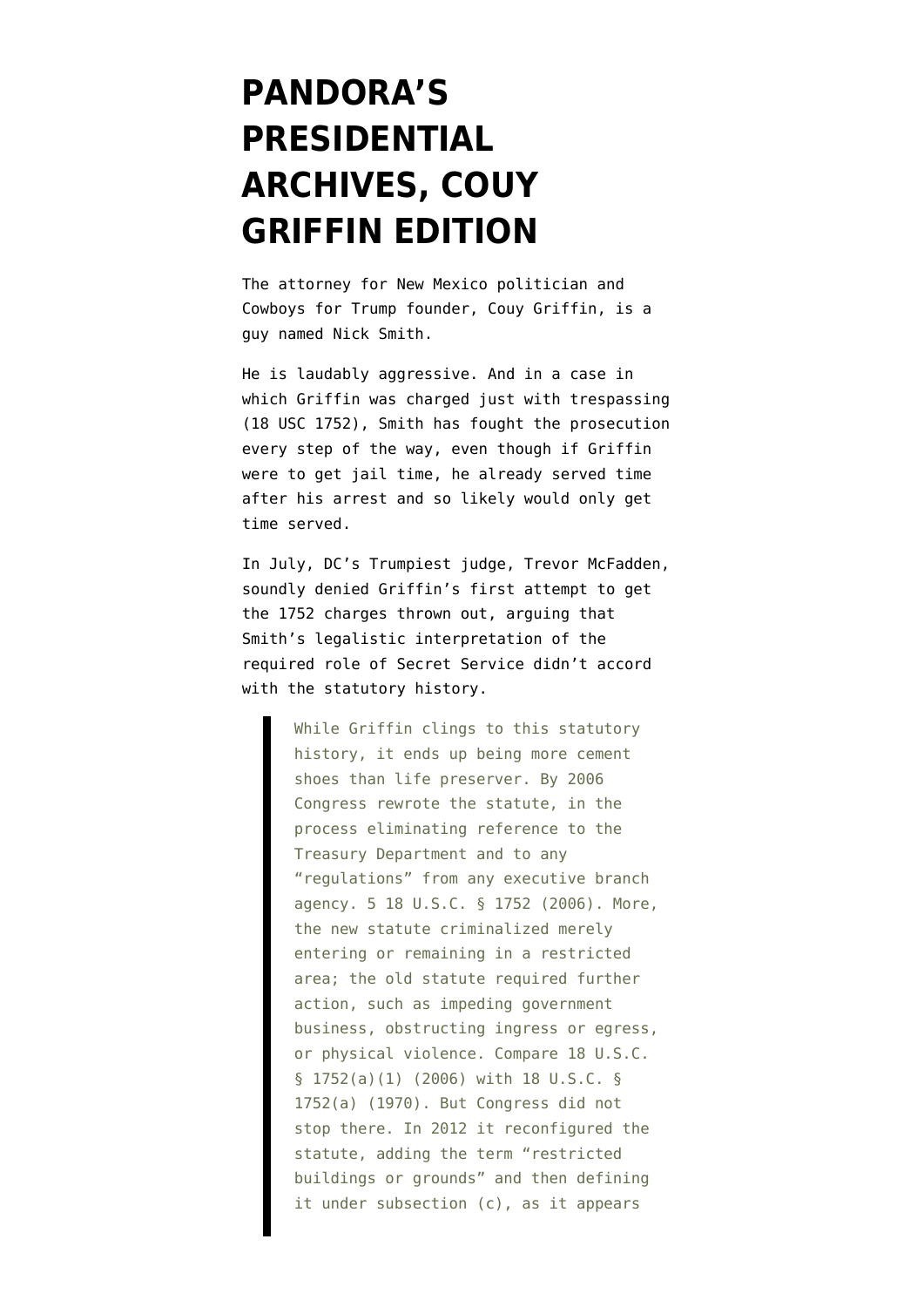today. 18 U.S.C. § 1752(a) (2012). Congress did not take that opportunity to clarify who can or must do the restricting, leaving it open-ended. But Congress did lower the mens rea requirement, striking the requirement that a defendant act "willfully."

So what should the Court gather from this foray into § 1752's statutory history? "Not much" would be a fair answer. Perhaps better would be to recognize the direction of Congress's legislative march, where at every turn it has broadened the scope the statute and the potential for liability. Even if Griffin were correct that earlier versions required Secret Service authorizations of restrictions, the Court cannot reconstitute provisions that Congress has jettisoned. And the Court cannot agree with Griffin that woven through these increasingly broad versions of the statute was a latent limitation that only the Secret Service could effectively post, cordon off, or restrict an area.

But in the wake of the description in Jon Karl's book of where Mike Pence hid from the rioters, Smith [tried again,](https://storage.courtlistener.com/recap/gov.uscourts.dcd.227183/gov.uscourts.dcd.227183.66.0.pdf) arguing that the space where Mike Pence was evacuated was a garage *for another building* of the Capitol. Smith argued that meant Pence was not present (and therefore the necessary trigger for 1752 was absent). Smith wants the photos that the Secret Service assuredly wants to keep secret (because it reveals the location of a VIP security location), though the language he cites appears to prove him wrong.

> The Senate garage, and underground tunnels leading to it, do not fall under the statutory definitions of the Capitol Building and Capitol Grounds. As shown above, all the features making up the "United States Capitol Grounds" are,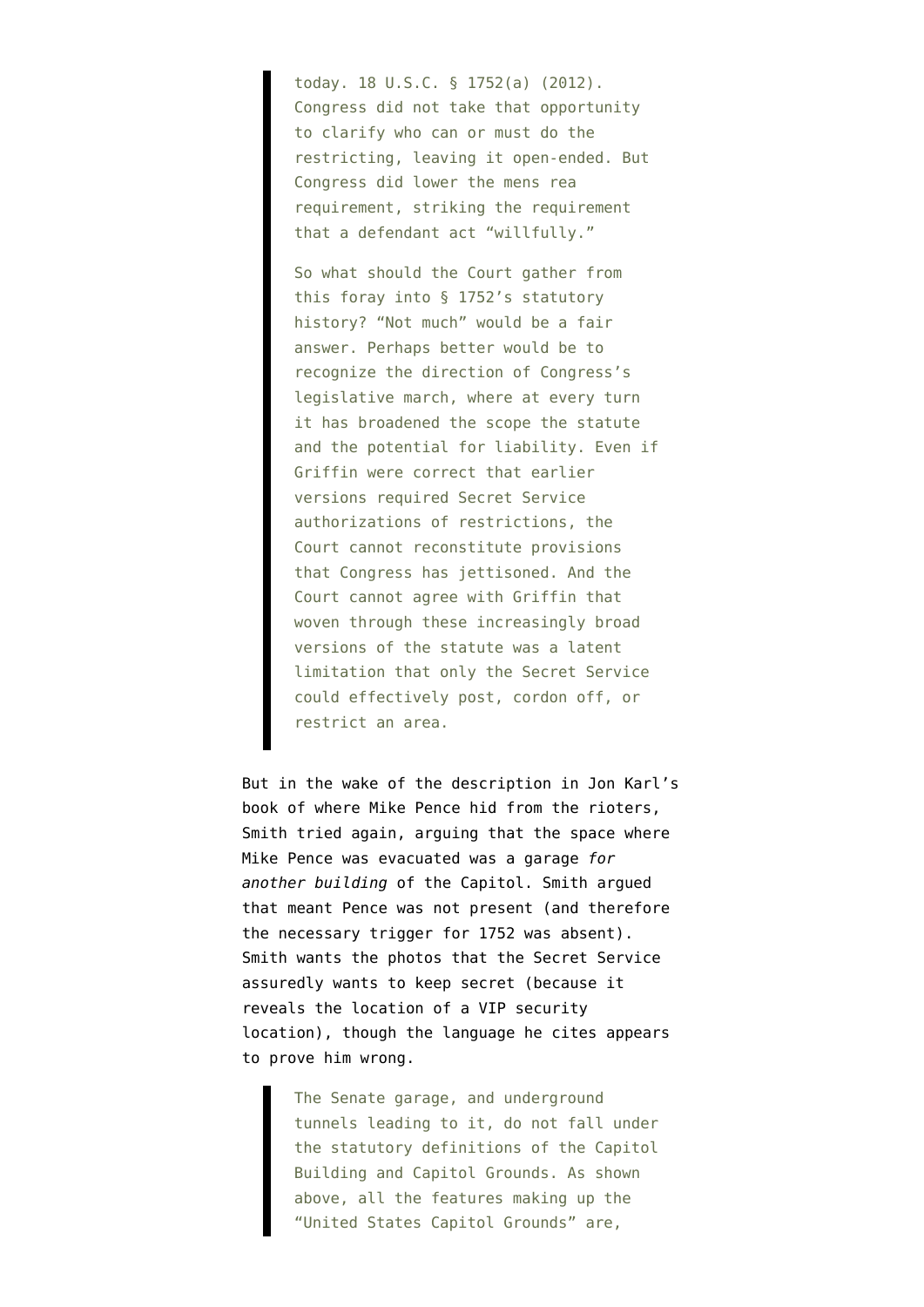appropriately enough, above ground. § 5102(a). As to whether the tunnels and Senate underground garage are part of the "Capitol Building" itself, Title 40 answers in the negative. "Capitol Buildings" are defined as follows:

> [T]he term "Capitol Buildings" means the United States Capitol, the Senate and House Office Buildings and garages, the Capitol Power Plant, all buildings on the real property described under section 5102(c) (including the Administrative Building of the United States Botanic Garden) all buildings on the real property described under section 5102(d), all subways and enclosed passages connecting two or more of those structures, and the real property underlying and enclosed by any of those structures. 40 U.S.C. § 5101 (emboldening added).

As seen above, the definition of "Capitol Buildings," plural, distinguishes between the tunnels and underground garages, on the one hand, and the "United States Capitol" building itself, on the other. The "subways," underground "enclosed passages," and "garages" are not part of the "United States Capitol" building (the "restricted" building) because they are set off from one another by commas in a list.

Photographic evidence showing that the Secret Service protectee was not present in the § 1752 "building" or "grounds" at the same time as Griffin is Brady material. It should be produced by the government. If it is not, the Court should dismiss the charges pursuant to Local Criminal Rule 5.1(g)(4), as Griffin would then be denied access to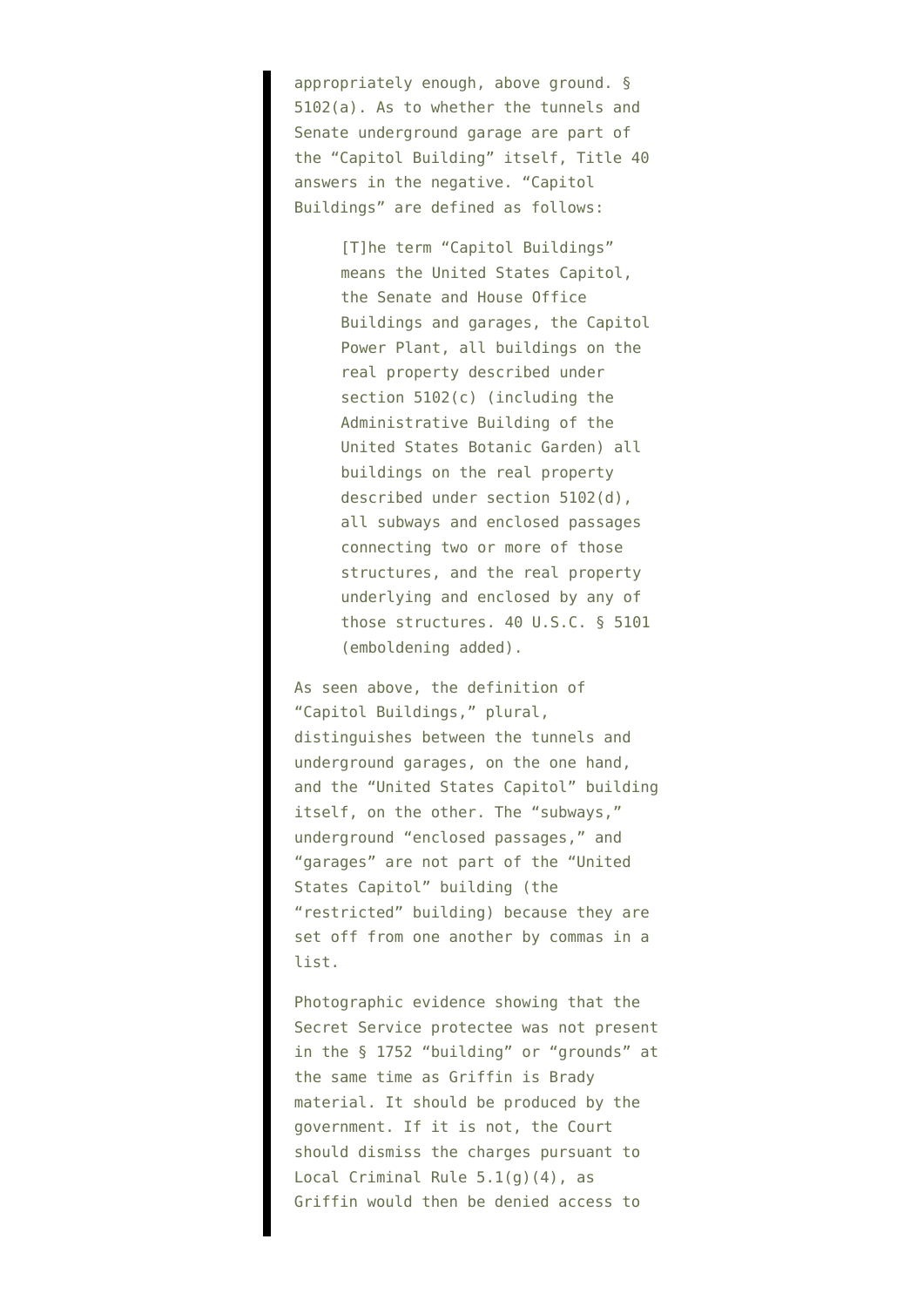evidence going to the heart of his case.

The government [response](https://storage.courtlistener.com/recap/gov.uscourts.dcd.227183/gov.uscourts.dcd.227183.70.0_1.pdf) didn't address the question posed by Smith's filing, "what is a garage."

Instead, in a footnote, DOJ says that the photos would not be exculpatory in any case.

> The government rejects the Defendant's contention that the photographs that are the subject of the Defendant's motion have some exculpatory value. 18 U.S.C. 1752(a)(1) and (2) criminalizes a person entering a restricted area "of a building or grounds where the President or other person protected by the Secret Service is or will be temporarily visiting." 18 U.S.C. 1752(c)(1)(B). 18 U.S.C. 1752 does not require the Secret Service protectee to be present on the grounds or in the building where the restricted area has been established at the time of an illegal entry into the restricted area. Therefore, the Vice President's presence in an underground parking garage or tunnel does not exculpate the Defendant with respect to the charged conduct.

But the bulk of the response says that the photos are not *Brady* because the government doesn't have possession of the photos.

> Brady material is material in the government's possession that has some exculpatory or impeachment value. United States v. Nelson, 979 F.Supp.2d 123 (D.C. Cir. 2013). The photographs requested by the Defendant from the official White House photographer are not in the government's possession, therefore, they are not considered Brady and the Defendant cannot move to compel their production.1 United States v. Flynn, 411 F.Supp.3d 15 (D.C. Cir. 2019)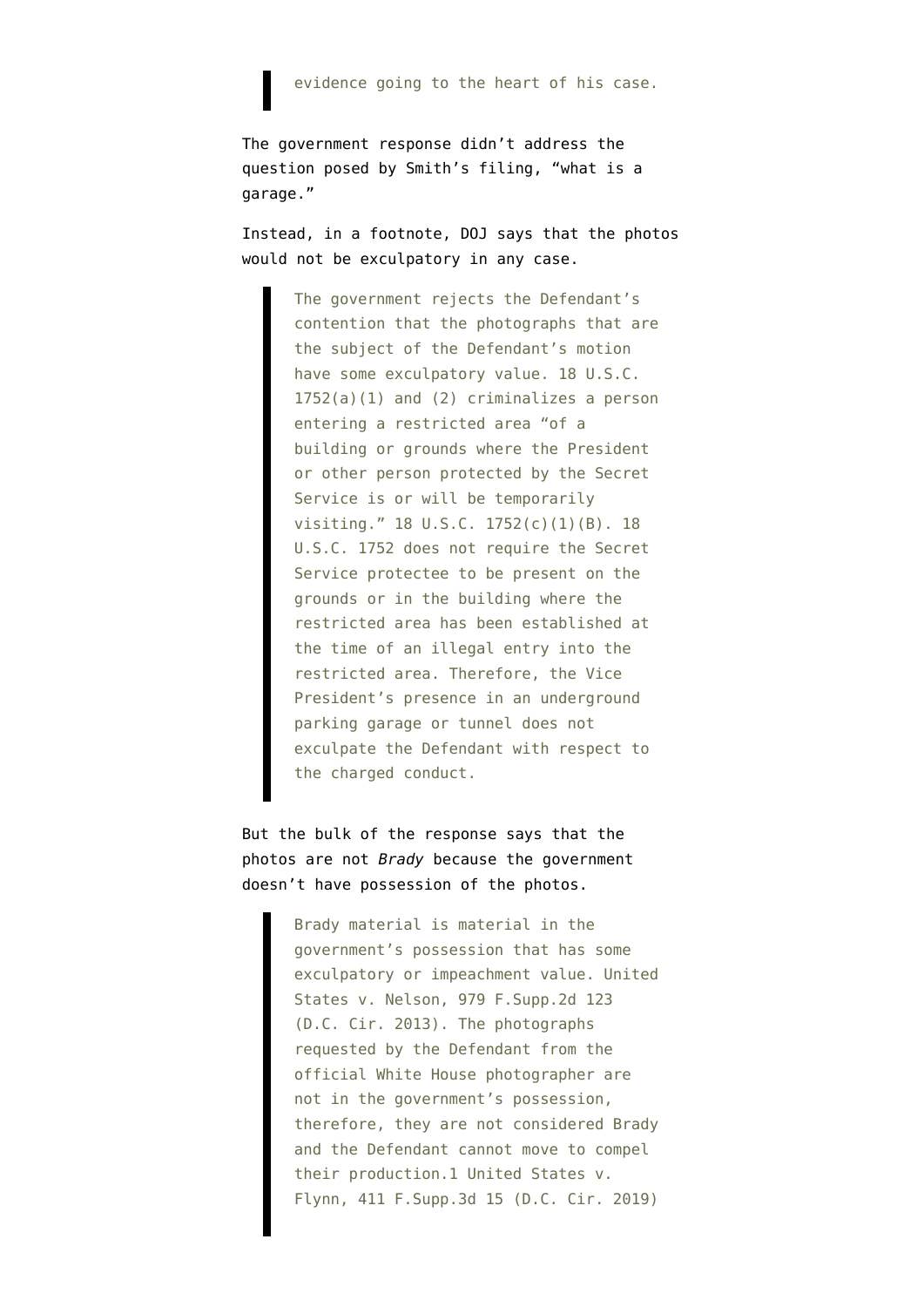("Brady does not extend to information that is not within government's possession…"). Similarly, the Defendant's request for these photographs under Federal Rule of Criminal Procedure 16(a)(1)(E) should be denied, as Rule 16 only requires the government to disclose photographs within its possession. Fed. R. Crim. P.  $16(a)(1)(E)$ .

It's not clear exactly what DOJ means by this. But according to President Obama's [White House](https://twitter.com/PeteSouza/status/1483480530540761089) [photographer](https://twitter.com/PeteSouza/status/1483480530540761089), Pete Souza, the photos should be in the Archives.

> The Presidential Records Act requires that all records including "photographs" be turned over to the National Archives at the end of each administration. This includes Vice Presidential records. Congress should determine why the Archives doesn't have them.

My *guess* is that's precisely where they are, but they don't count as being in the Executive Branch's possession because of the way the Presidential Records Act deals with Presidential files. As the National Archives [explained](https://storage.courtlistener.com/recap/gov.uscourts.dcd.236632/gov.uscourts.dcd.236632.21.0.pdf) in Trump's lawsuit, Trump's records count as Presidential records for a period.

> In 1978, guided by the Supreme Court's reasoning in Nixon v. GSA, 1 Congress enacted the PRA, which changed the legal ownership of the official records of the President from private to public, and established a new statutory structure under which Presidents, and subsequently NARA, must manage the records of their Administrations. Under the PRA, records reflecting "the activities, deliberations, decisions, and policies" of the Presidency are "maintained as Presidential records." 44 U.S.C. § 2203(a). When a President leaves office,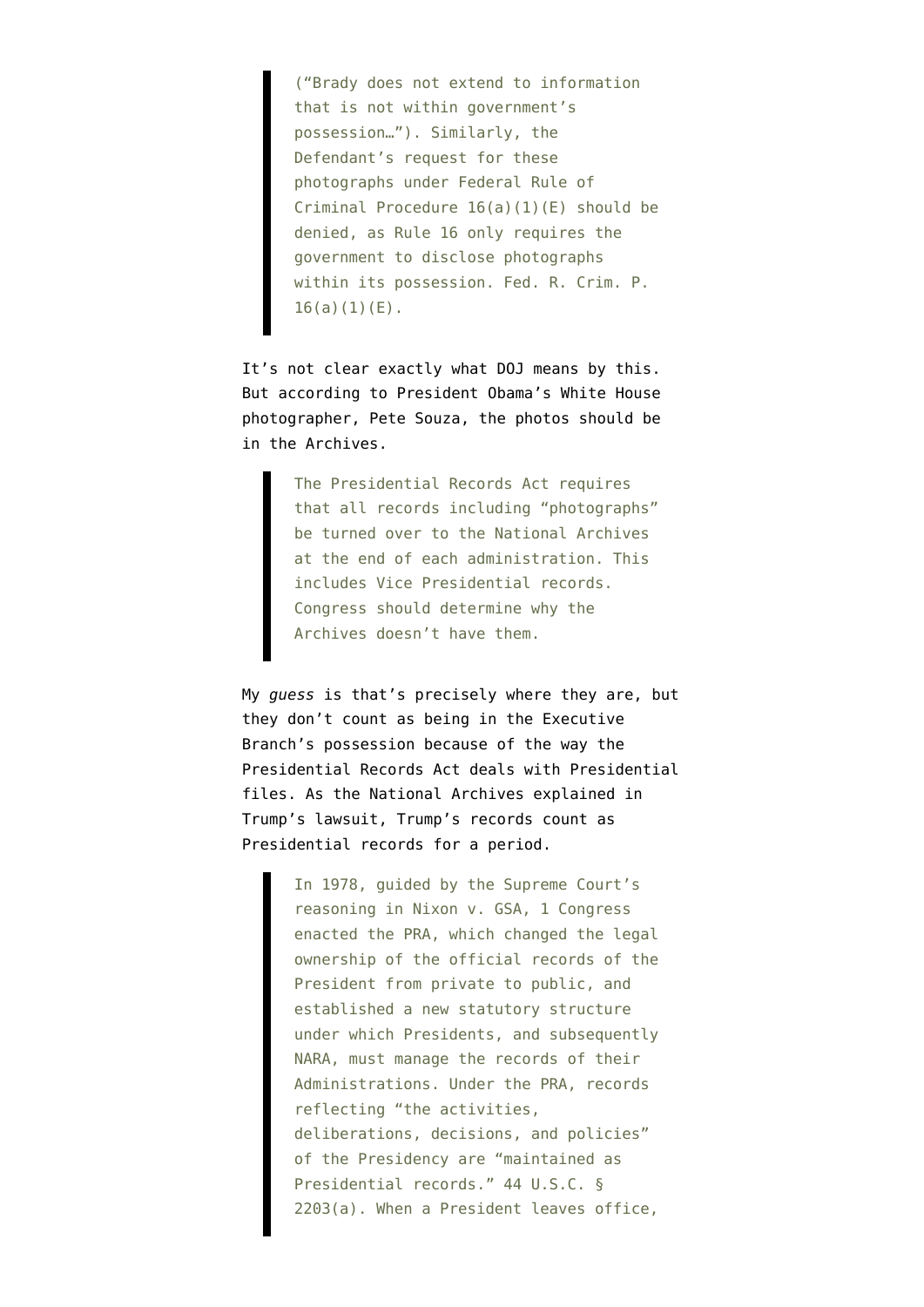the Archivist "assume[s] responsibility for the custody, control, and preservation of, and access to" the Presidential records of the departing administration. Id.  $\S$  2203(q)(1). The Archivist generally must make records covered by the PRA available to the public under the Freedom of Information Act (FOIA) starting five years after the President leaves office. Id. § 2204(b)(2), (c)(1); see also 36 C.F.R. § 1270.38. However, the outgoing President may specify that access to records in six defined categories be restricted for up to twelve years after leaving office. 44 U.S.C. § 2204(a); see also 36 C.F.R. § 1270.40(a).

We know Trump is asserting that right with respect to January 6, because as we speak, Trump is asking the Supreme Court to uphold his claim that no one else can access his records without his permission.

Of course, Judge McFadden could order DOJ that it needs to search the Archives for matters pertinent to the investigation — this investigation, and January 6 generally.

I'm sure DOJ would love that! In the case of Griffin, that would give DOJ access to the meeting that Griffin had directly with Trump, and any other contacts that are stored as Presidential Records.

But in the case of Nick Smith's other clients most notably Ethan Nordean — it would make records of Trump's contacts with Proud Boys available, including records on what Enrique Tarrio was doing at the White House in December 2020.

So by all means, let's have the Trumpiest Judge order DOJ to search through Trump's records to find discovery pertinent to the January 6 attack, including the pictures of Mike Pence hiding from Trump's mobsters. But along with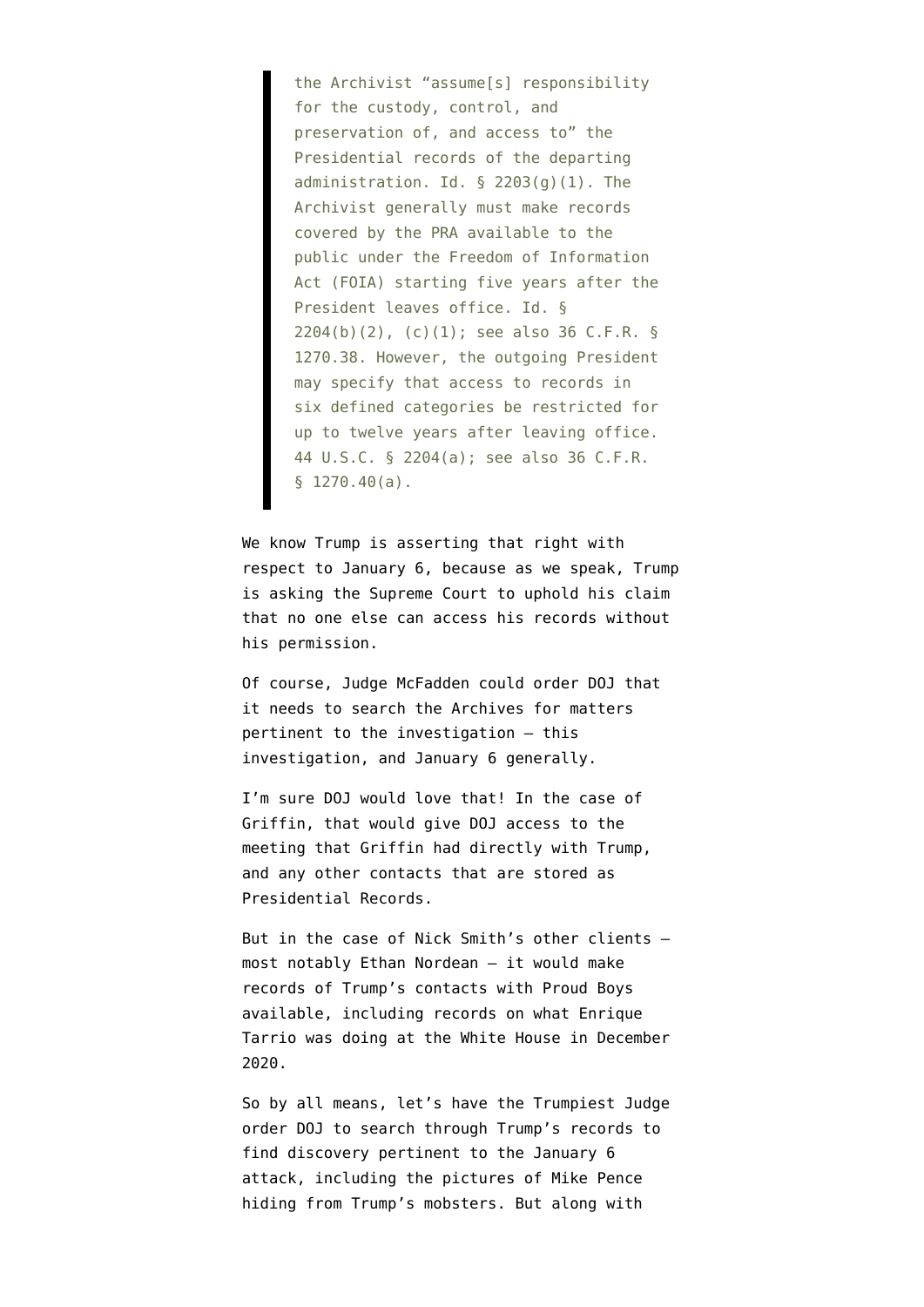that, let's have the records of Trump's contacts with them in advance of the insurrection.

Update: Griffin's lawyers have [responded.](https://storage.courtlistener.com/recap/gov.uscourts.dcd.227183/gov.uscourts.dcd.227183.73.0.pdf) After having submitted proof that where Pence was was in the Capitol, they now play word games to suggest that "will be" is the same as "is" (and yes, the government has submitted evidence Griffin knew this).

> The government is mistaken in several respects. "[R]estricted buildings or grounds" means "any posted, cordoned off, or otherwise restricted area . . . of a building or grounds where the President or other person protected by the Secret Service is or will be temporarily visiting."  $\S$  1752(c)(1)(B). Thus, Griffin did not "knowingly enter[] or remain[] in any restricted building or grounds,"  $\S$  1752(a)(1), if the vice president was not also present and "temporarily visiting."

Still, Griffin claims the government has not addressed their Rule 16 claim, and so DOJ must go to NARA and get the photos for him.

> The government does not dispute that an official White House photographer took the photographs of the vice president as he passed time outside the "restricted area" on January 6. ECF No. 70. Accordingly, under the Presidential Records Act, the images are records documenting the "activities" of the vice president concerning his "constitutional, statutory, or other official or ceremonial duties. . ." and are thus Presidential records. 44 U.S.C. § 2203(a). When a president leaves office, the National Archives and Records Administration (NARA) assumes "custody [and] control" over Presidential records. § 2203(g)(1). Records of the vice president are transferred to NARA in the same manner.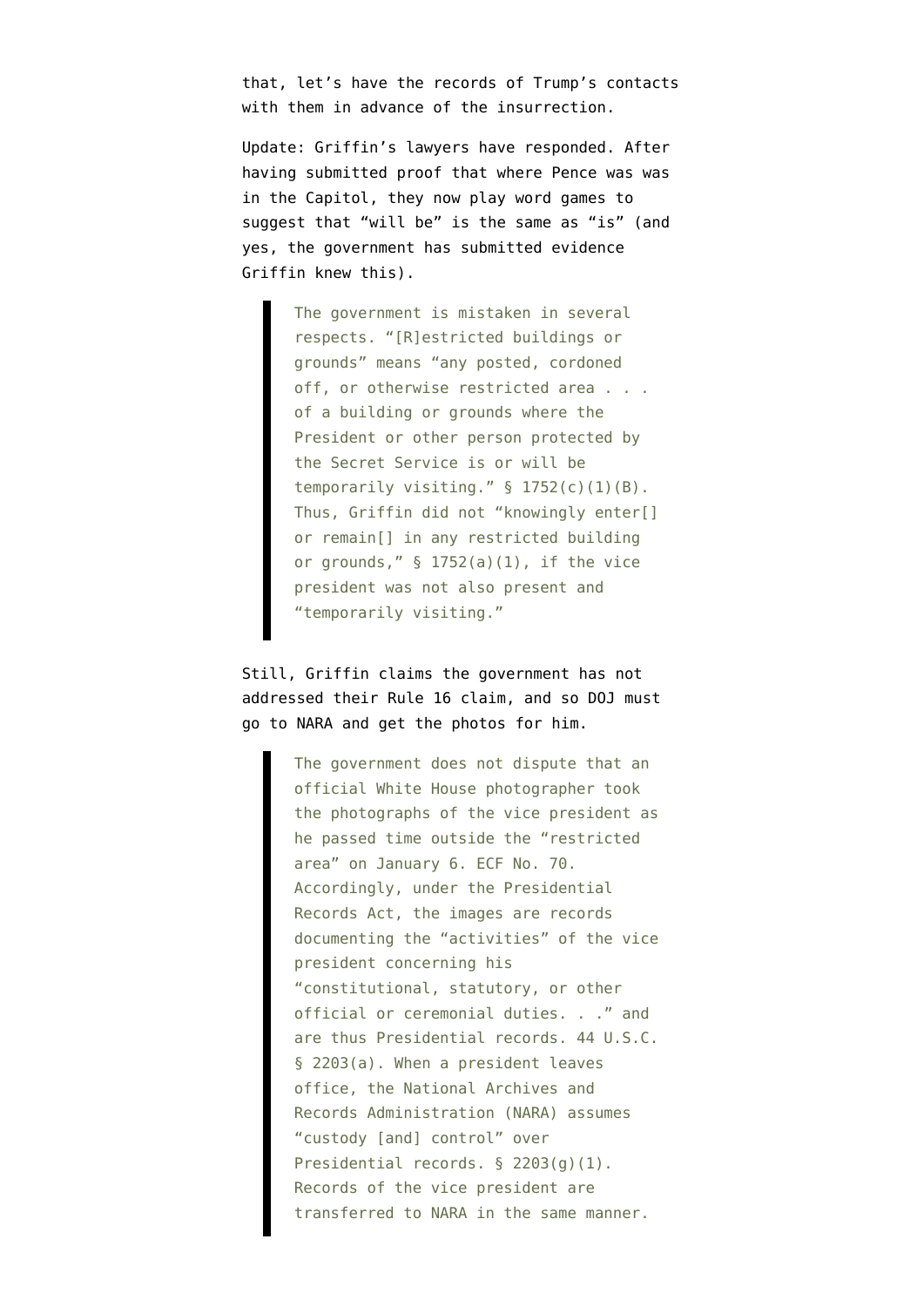§ 2207. NARA is an agency of the Executive branch. § 2102.

Therefore, the government has an obligation to obtain the photographs from NARA and produce them to Griffin, so long as they are merely "material to preparing the defense," much less Brady material.1 Fed. R. Crim. P.  $16(a)(1)(E)(i)$ . It is uncontroversial that satisfying this standard is "not a heavy burden." United States v. Lloyd, 992 F.2d 348, 351 (D.C. Cir. 1993). Griffin must merely make a showing that the material will "play an important role in uncovering admissible evidence, aiding witness preparation, corroborating testimony, or assisting impeachment or rebuttal." Id. Of course, if the requested material is "inconsistent with or tends to negate the defendant's guilt as to any element . . . of the offense(s) with which the defendant is charged" it is also Brady material. LCrR 5.1(b)(1). "[B]urdensomeness and logistical difficulty . . . cannot drive the decision whether items are 'material' to preparation of the defense. Nor can concerns about confidentiality and privacy rights of others trump the right of one charged with a crime to present a fair defense." United States v. O'Keefe, 2007 U.S. Dist. LEXIS 31053, at \*4 (D.D.C. Apr. 27, 2007).

As I said, I look forward to, on Trevor McFadden's order, DOJ going to NARA and getting all the records pertinent to Griffin among Trump's records. The government can supersede Griffin while he continues to dawdle, and Trump's own records of Griffin's relationship might change DOJ's understanding of the case.

The same is all the more true for the militia defendants that the Smiths represent.